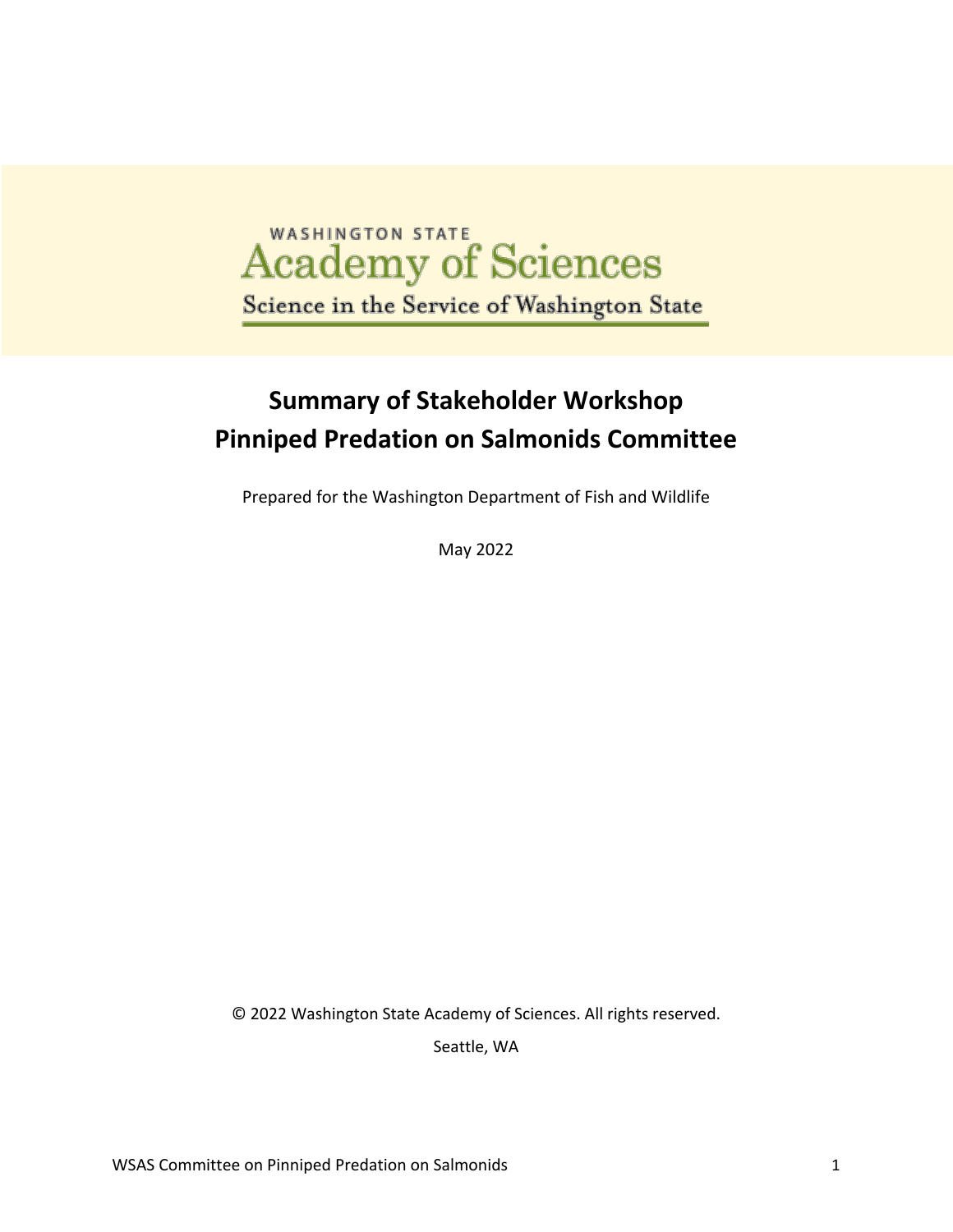#### **ABOUT THE WASHINGTON STATE ACADEMY OF SCIENCES**

The Washington State Academy of Sciences (WSAS) was requested by Governor Christine Gregoire and authorized by the Washington State Legislature in 2005. WSAS is a not-for-profit organization of Washington State's leading scientists and engineers dedicated to serving the state. Members are elected by their peers for outstanding contributions to research.

Formed as a working academy, not an honorary society, WSAS is modeled on the National Academies of Sciences, Engineering and Medicine. WSAS provides independent, objective analysis and advice to the State and conducts other activities to solve complex problems and inform public policy decisions. WSAS also encourages education and research, recognizes outstanding contributions to knowledge, and increases public understanding in matters of science and engineering. Learn more at www.washacad.org

This activity was supported by Agreement No. 21-18006 with the Washington Department of Fish and Wildlife. Any opinions, findings, conclusions, or recommendations expressed in this publication do not necessarily reflect the views of the organization or agency that provided support for the project. **This product reflects the proceedings of a workshop and not the opinions of the Academy committee.**

WSAS Committee on Pinniped Predation on Salmonids:

Daniel Schindler, *chair*, University of Washington Alejandro Acevedo-Gutiérrez, Western Washington University Mike Etnier, Burke Museum Tessa Francis, Puget Sound Institute Ray Hilborn, University of Washington Megan Moore, National Oceanic and Atmospheric Administration Jonathan Scordino, Makah Tribe Kathryn Sobocinski, Western Washington University Andrew Trites, University of British Columbia

#### WSAS Staff and Contractors:

Donna Gerardi Riordan, Executive Director Amanda Koltz, Program Officer Yasmeen Hussain, Program Officer Elizabeth Jarowey, Program Operations Manager Katie Terra, Writer Sara Marriott, Research Assistant

Suggested citation: Washington State Academy of Sciences. (2022). Summary of Science Workshop: Pinniped Predation on Salmonids Committee. Seattle, WA: WSAS, 1-12.

Washington State Academy of Sciences 901 5th Avenue, Suite 2900 Seattle, WA 98164 wsas.programs@washacad.org www.washacad.org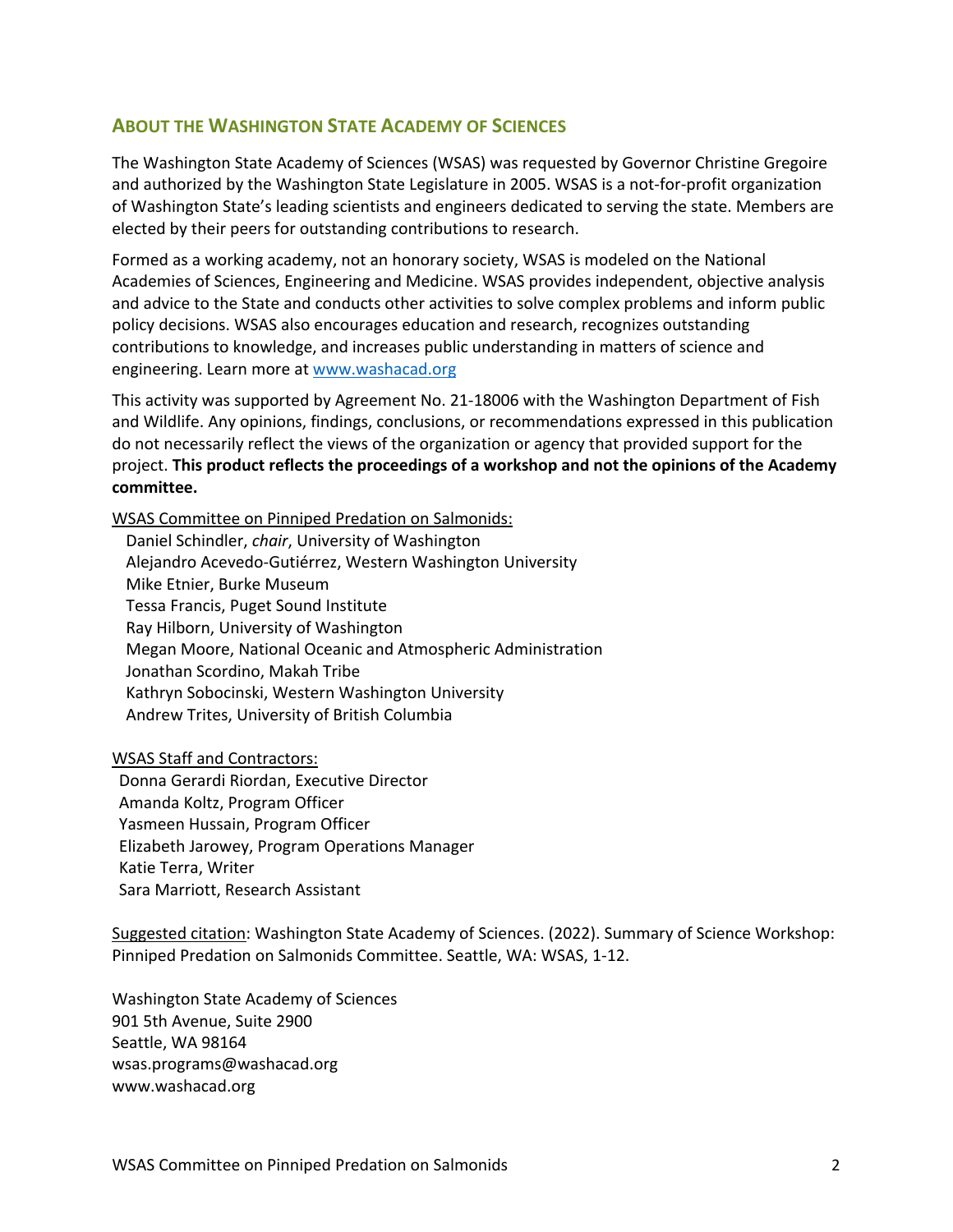#### **Workshop Overview**

In response to a request from the Washington Department of Fish and Wildlife (WDFW), the Washington State Academy of Sciences (WSAS) convened a committee charged with reviewing the science regarding pinniped predation on salmonids in Washington's waters and coastal areas. Deliverables from the committee to WDFW will include a bibliography of pinniped predation research and a report that includes 1) what is known about pinniped predation of salmonids, and with what level of certainty, 2) where the knowledge gaps are, 3) where additional research is needed, 4) how the science may inform policymakers, and 5) an assessment of the scientific and technical aspects of policies and potential management actions within Washington. Notably, the committee's report to WDFW will not recommend specific management actions, but rather will summarize the science and current research on this issue. Early in this process, the committee conducted two workshops to engage members of the scientific community and stakeholders with expertise in pinniped predation to gather information on published and unpublished research and data to integrate into the bibliography and final report.

On March 14, 2022, the committee conducted a workshop with stakeholders to gather feedback on recommended areas of focus for the committee. The workshop served as a forum for stakeholders to share their knowledge and perspectives regarding pinniped predation on salmonids. Information shared during the workshop will inform the committee's bibliography and report to the state summarizing the current science around pinniped predation on salmonids, which will be delivered later this year. This document summarizes key points of the workshop discussions. The workshop agenda and list of participants are included as appendices.

#### **Input by Topic**

The workshop was structured according to three broad topics:

- Factors affecting pinniped predation on salmonid populations
- Ecological interactions of potential management actions
- Potential benefits, risks, and uncertainty associated with management actions

For each of these topics, the committee posed several discussion questions and opened the floor for comments. The sections below review the key takeaways from these discussions.

#### **Factors Affecting Predation**

The discussion questions for this topic were as follows:

- What characteristics of pinnipeds (e.g., number, age, location), salmonid populations, the natural environment, artificial structures, or anthropogenic activities promote an increased pinniped predation rate on salmonids?
- What is the best approach to determine if pinniped predation rates are either contributing to salmon population declines or preventing rebuilding populations to healthy harvestable levels?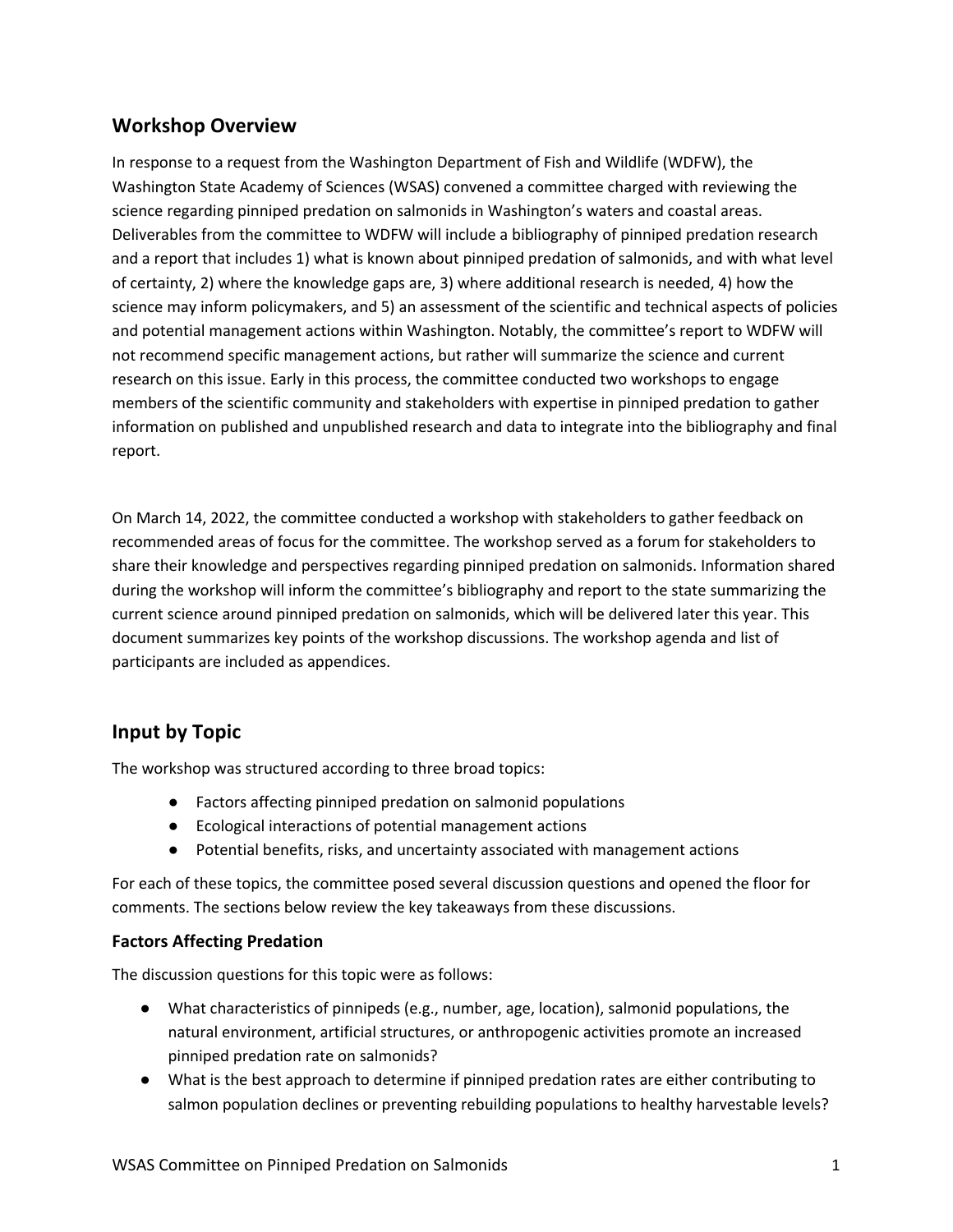● What are the key gaps in our understanding of pinniped predation rates on salmonids and factors affecting predation rates?

#### *Fish Body Size and Age*

A participant described an apparent relationship between predation and fish body size: larger fish are more appropriate prey items. As described by another participant, rates of predation on juvenile salmon may differ greatly from predation on adult salmonids.

#### *Hatchery Release*

Another factor that may influence pinniped predation on salmonids is the timing of the release of hatchery fish. One participant explained that hatchery Chinook used to be released into the Puget Sound over the course of 2 months, but that window has shrunk to about 2 weeks to reduce competition between wild and hatchery Chinook. This compressed time frame results in a large number of fish entering the system simultaneously. An abundance of juvenile salmonids exiting the hatchery simultaneously may convey an intense prey signal, leading to a significant predation effect. Disorientation among hatchery fish when they transition from freshwater to saltwater may also increase vulnerability.

#### *Artificial Structures*

Several participants stated that artificial structures increase vulnerability to predation, noting that salmonid migration through narrow areas or passageways partially blocked by structures may draw intense predation. Examples of structures that may impede migration include bridges, tide gates, and docks. One participant shared that pinnipeds may develop specialized foraging strategies based on the built environment once they learn that fish gather or pause at a certain structure.

#### *Predation on Late Winter Chum*

Another participant discussed data on late winter chum, which enter the Puget Sound during a different period from the bulk fall run. This timing makes these fish particularly vulnerable to predation due to limited alternative prey for pinnipeds. Data gathered by the Nisqually Tribe suggests that the age distribution within winter chum populations is shifting, likely due to predation.

#### *Predation in Spawning Grounds*

The Nisqually Tribe has observed pinnipeds encroaching on steelhead spawning grounds in the Nisqually River. Another study recently documented pinnipeds entering the spawning grounds in Lake Ozette. A participant remarked that pinniped predation extending to spawning grounds is a broad issue across multiple systems.

#### *Loss of Habitat*

One participant attributed shifts in predation patterns to historical losses of nearshore habitat, stating that changes in habitat could directly influence predation rates or indirectly alter predation rates as a result of changes in populations of alternative prey. As noted by another participant, the loss of nearshore habitat reduces life history diversity for salmon, which can increase the vulnerability of their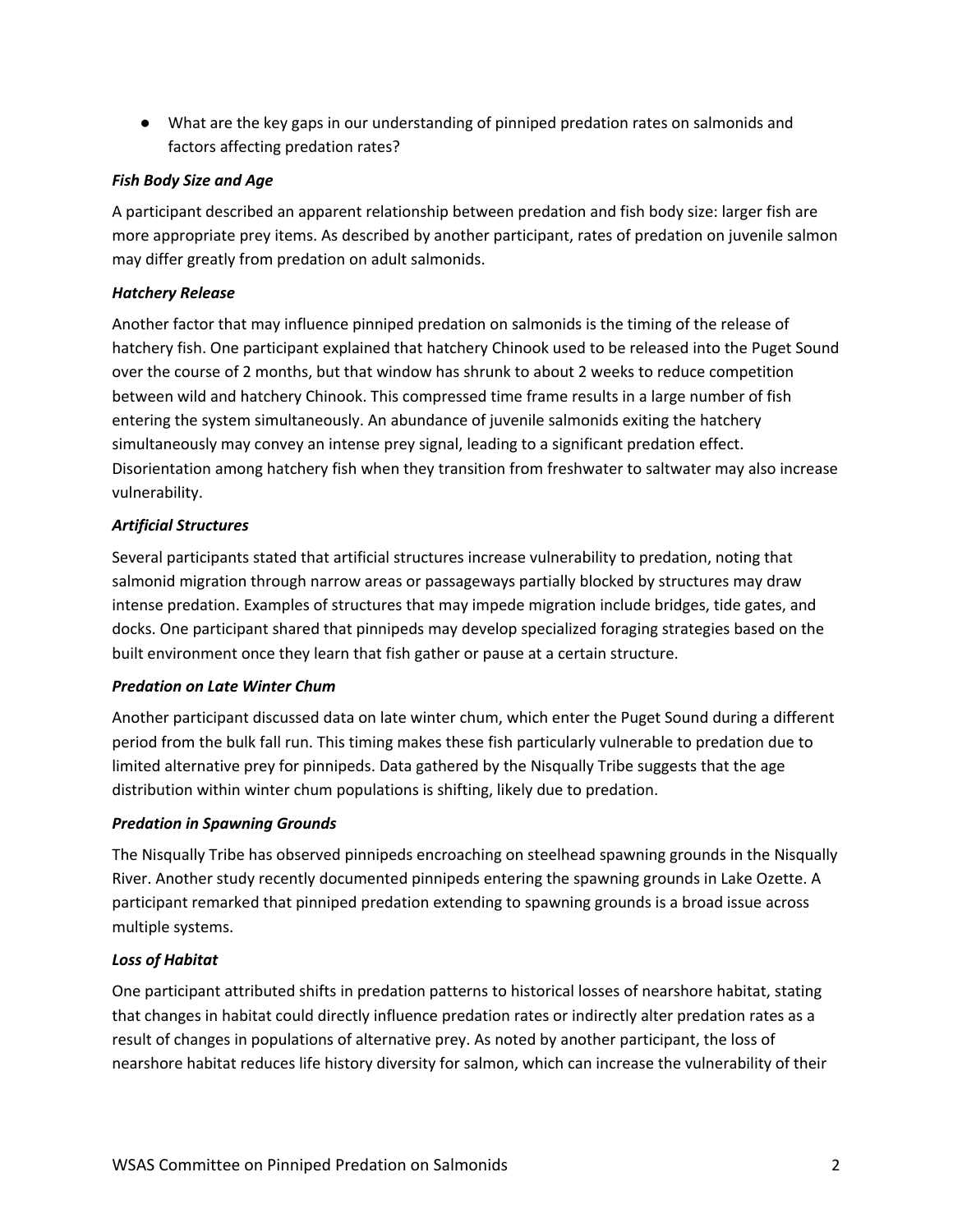populations. Several participants agreed that the influence of habitat loss on pinniped predation and salmonid mortality warrants further research.

#### *Indifference to Human Presence*

Several participants reported that pinnipeds, especially those residing in areas where hunting is not permitted, appear to be conditioned to human presence and demonstrate no fear of humans. As an example, several people shared anecdotes of pinnipeds removing fish from fishing nets.

#### **Ecological Interactions**

The committee posed the following discussion questions around this topic:

- What evidence is there that reductions in pinniped populations result in increases in salmon populations?
- How do hatchery management practices affect potential management actions?
- What evidence is there that rebuilding populations of alternate pinniped prey (i.e., forage fish) would mitigate pinniped predation on salmonids?
- What evidence is there that reductions in pinniped populations would additionally benefit salmon populations by also reducing predation on herring?
- What evidence is there that reductions in pinniped populations would have the unintended negative effect of increasing predation on salmon by other species?

#### *Alternative Prey*

When salmonids are the only prey available, they are preyed upon more heavily. Thus, alternative prey play a key role in the severity of pinniped predation on salmonids. A participant pointed to pink salmon as having a buffer effect on the predation of Chinook salmon now that the pink salmon population is rebounding from overfishing.

Several participants discussed the ecological interactions between salmonids and hake. One attendee noted that in some areas, hake do not serve as alternative prey due to their tendency to remain in deep water. When hake biomass was at its peak, hake fed on juvenile herring. However, due to the reduction in hake size as a result of environmental factors, a participant reported that hake only rarely prey on salmonids now.

#### *Other Predators*

A participant highlighted the importance of considering other predators that previously had little impact on forage fish but are now increasing in population, such as humpback whales and porpoises. It is possible that this predation reduces forage fish populations, which can in turn alter predation on salmonids. These predators may also influence pinniped populations and behavior.

A study is currently in progress to assess the diet of humpback whales and determine whether they are contributing significantly to salmon mortality. Another current study aims to determine whether the increasing killer whale population is affecting the pinniped population. A participant pointed out that at a minimum, the presence of these predators appears to be altering pinniped behavior.

#### **Potential Benefits, Risks, and Uncertainty of Management Actions**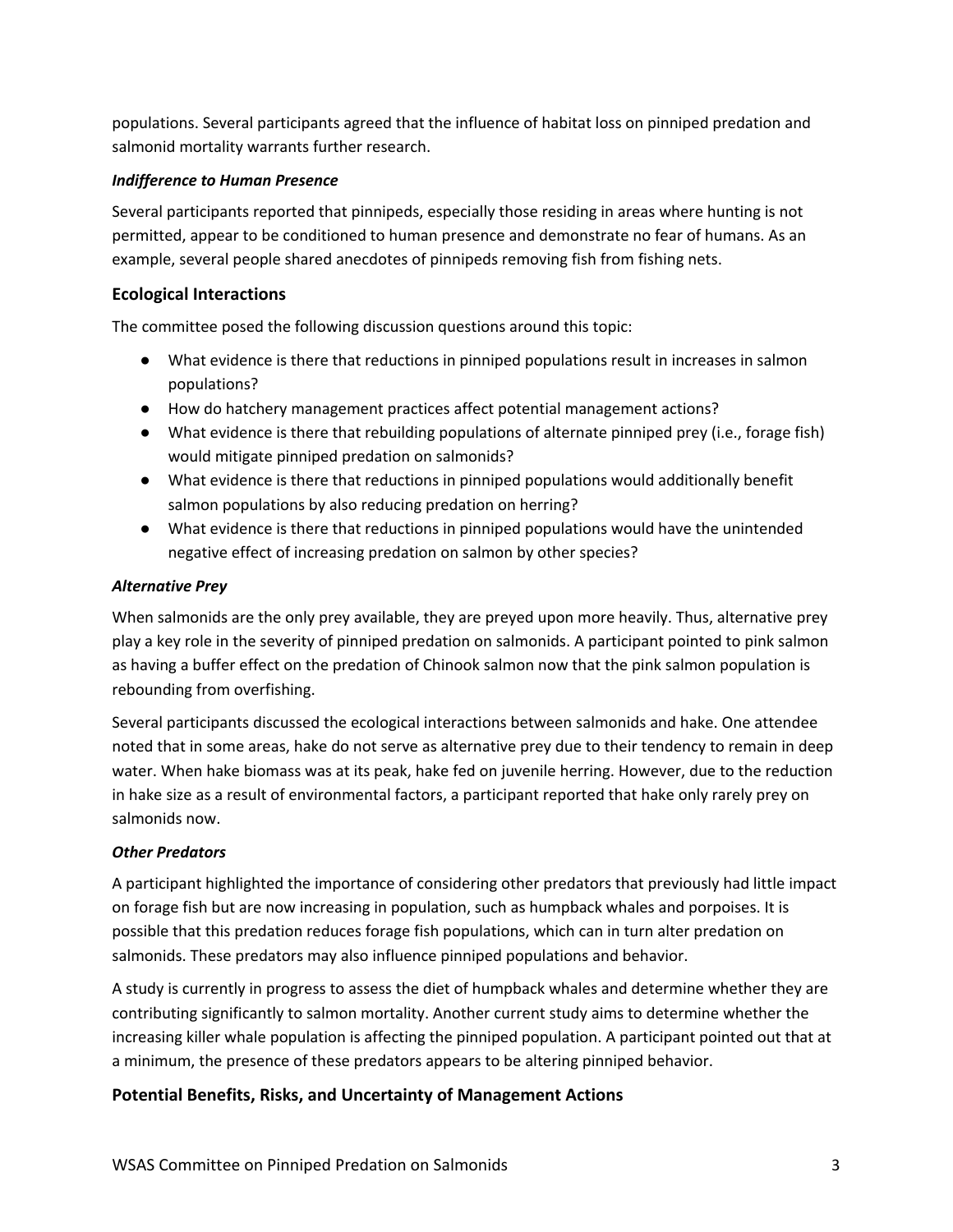The discussion questions for this topic included the following:

- What are the key gaps in our understanding of pinniped predation to implement effective management actions?
- Is there evidence that it is feasible to break/interrupt socially transmitted predation behaviors by removing re-occurring pinniped predators?
- There are three administrative methods for a state agency to receive authorization to lethally remove pinnipeds from the NMFS. One of which, MMPA Section 120, requires that pinnipeds that are permitted to be removed are individually identifiable and documented to have consumed ESA-listed salmon. What recommendations are there for achieving that standard in a cost-effective manner in Puget Sound or the Outer Coast in areas where there are not dams (e.g., Bonneville) or concrete infrastructure (e.g., Ballard Locks) to view individually marked pinnipeds preying on salmonids? Is photo ID a viable tool to recognize individually identifiable pinnipeds, across years, for the purposes of MMPA 120 with and without capture and marking?

#### *Monitoring*

One participant highlighted the need to quantify the number of pinnipeds that are foraging in rivers and estuaries and the effect of this behavior on salmon populations. The participant added that continuous surveillance is needed to gather this information, rather than fragmented monitoring.

#### *Management Approaches*

There was some disagreement among participants on the effectiveness of culling as a management approach. One participant described how culling large numbers of pinnipeds was ineffective, as new pinnipeds would arrive to replace those that were culled. Another participant countered that culling must be selective and not conducted randomly.

Several participants discussed the management approach of reinstating the traditional marine mammal harvesting system within Indigenous communities. A participant shared that tribes have interest in resuming this traditional harvesting but are still seeking legal clarity on this issue.

One participant suggested an adaptive management approach that involves modeling predicted interactions, acting on those predictions, and adjusting the approach as needed.

#### **Next Steps**

Over the next several months, the committee will draft a bibliography and a report on the science of pinniped predation on salmonids, informed by the input gathered during this workshop and during a previous workshop with scientists and co-managers.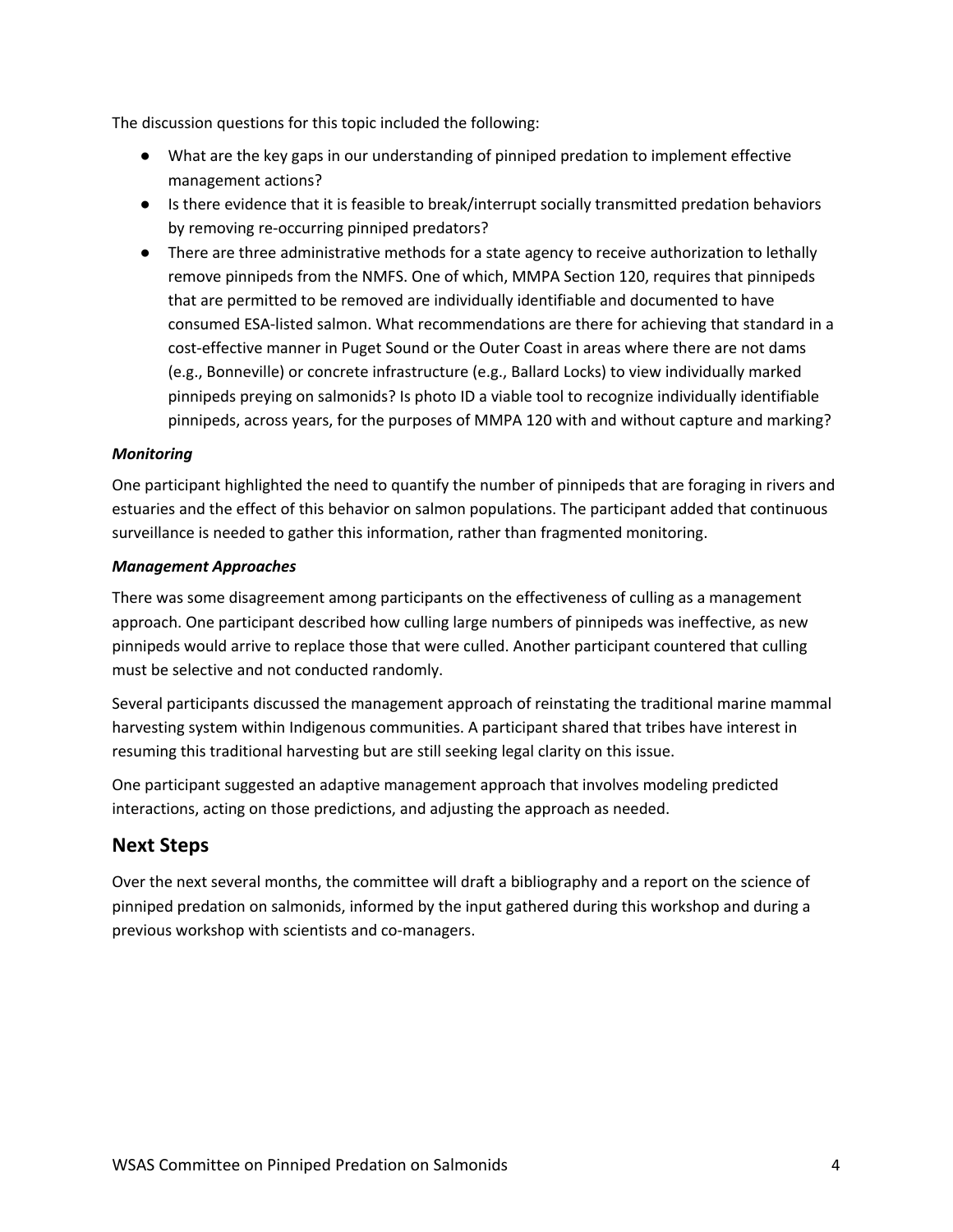#### **APPENDIX A: PARTICIPANT LIST**

| <b>Role</b>        | <b>First Name</b> | <b>Last Name</b>  | <b>Affiliation</b>                              |
|--------------------|-------------------|-------------------|-------------------------------------------------|
| <b>Committee</b>   | Alejandro         | Acevedo-Gutierrez | <b>Western Washington University</b>            |
| <b>Committee</b>   | Mike              | Etnier            | Western Washington University                   |
| <b>Committee</b>   | <b>Tessa</b>      | Francis           | University of Washington Tacoma                 |
| <b>Committee</b>   | Daniel            | Schindler         | University of Washington                        |
| <b>Committee</b>   | Jonathan          | Scordino          | <b>Makah Tribe</b>                              |
| <b>Committee</b>   | Megan             | Moore             | <b>NOAA Fisheries</b>                           |
| <b>Committee</b>   | Kathryn           | Sobocinski        | <b>Western Washington University</b>            |
| <b>Participant</b> | Jeannie           | Abbott            | <b>GSRO</b>                                     |
| <b>Participant</b> | Kwasi             | Addae             | Washington Dept of Fish & Wildlife              |
| <b>Participant</b> | Mickey            | Agha              | Washington Department of Fish and Wildlife      |
| <b>Participant</b> | Adrianne          | Akmajian          | <b>Makah Tribe</b>                              |
| <b>Participant</b> | Liz               | Allyn             | <b>Makah Tribe</b>                              |
| <b>Participant</b> | <b>Molly</b>      | Alves             | The Tulalip Tribes                              |
| <b>Participant</b> | Joe               | Anderson          | Washington Department of Fish and Wildlife      |
| <b>Participant</b> | <b>Robert</b>     | Anderson          | <b>National Marine Fisheries Service</b>        |
| <b>Participant</b> | Anthony           | <b>Battista</b>   | Skokomish Tribe                                 |
| <b>Participant</b> | <b>Barry</b>      | Berejikian        | NOAA/NMFS/NWFSC/                                |
| <b>Participant</b> | Daryl             | <b>Boness</b>     | <b>Marine Mammal Commission</b>                 |
| <b>Participant</b> | Aaron             | <b>Brooks</b>     | Jamestown S'Klallam Tribe                       |
| <b>Participant</b> | Sarah             | <b>Brown</b>      | <b>WDFW</b>                                     |
| <b>Participant</b> | Laurence          | <b>Bucklin</b>    | <b>Puget Sound Anglers State Board</b>          |
| <b>Participant</b> | Mike              | <b>Burger</b>     | Muckleshoot Indian Tribe                        |
| <b>Participant</b> | Kathleen          | Callaghy          | <b>Defenders of Wildlife</b>                    |
| <b>Participant</b> | Renee             | Chamberland       | SR <sub>3</sub>                                 |
| <b>Participant</b> | <b>Dylan</b>      | Collins           | The Tulalip Tribes                              |
| <b>Participant</b> | Kellen            | Copeland          | <b>Oregon State Unviersity</b>                  |
| <b>Participant</b> | John              | Edwards           | Washington Department of Fish and Wildlife      |
| Participant        | Tara              | Galuska           | <b>GSRO</b>                                     |
| <b>Participant</b> | Ron               | Garner            | <b>Puget Sound Anglers</b>                      |
| <b>Participant</b> | Joseph            | Gaydos            | SeaDoc Society / UC Davis Wildife Health Center |
| <b>Participant</b> | Deborah           | <b>Giles</b>      | <b>Wild Orca</b>                                |
| <b>Participant</b> | Erin              | Gless             | Pacific Whale Watch Association                 |
| <b>Participant</b> | Cecilia           | Gobin             | Northwest Indian Fisheries Commission           |
| <b>Participant</b> | Michael           | Gosliner          | <b>Marine Mammal Commission</b>                 |
| <b>Participant</b> | Cynthia           | Gray              | <b>Skokomish Tribe</b>                          |
| Participant        | Frances           | Gulland           | Marine Mammal Commission                        |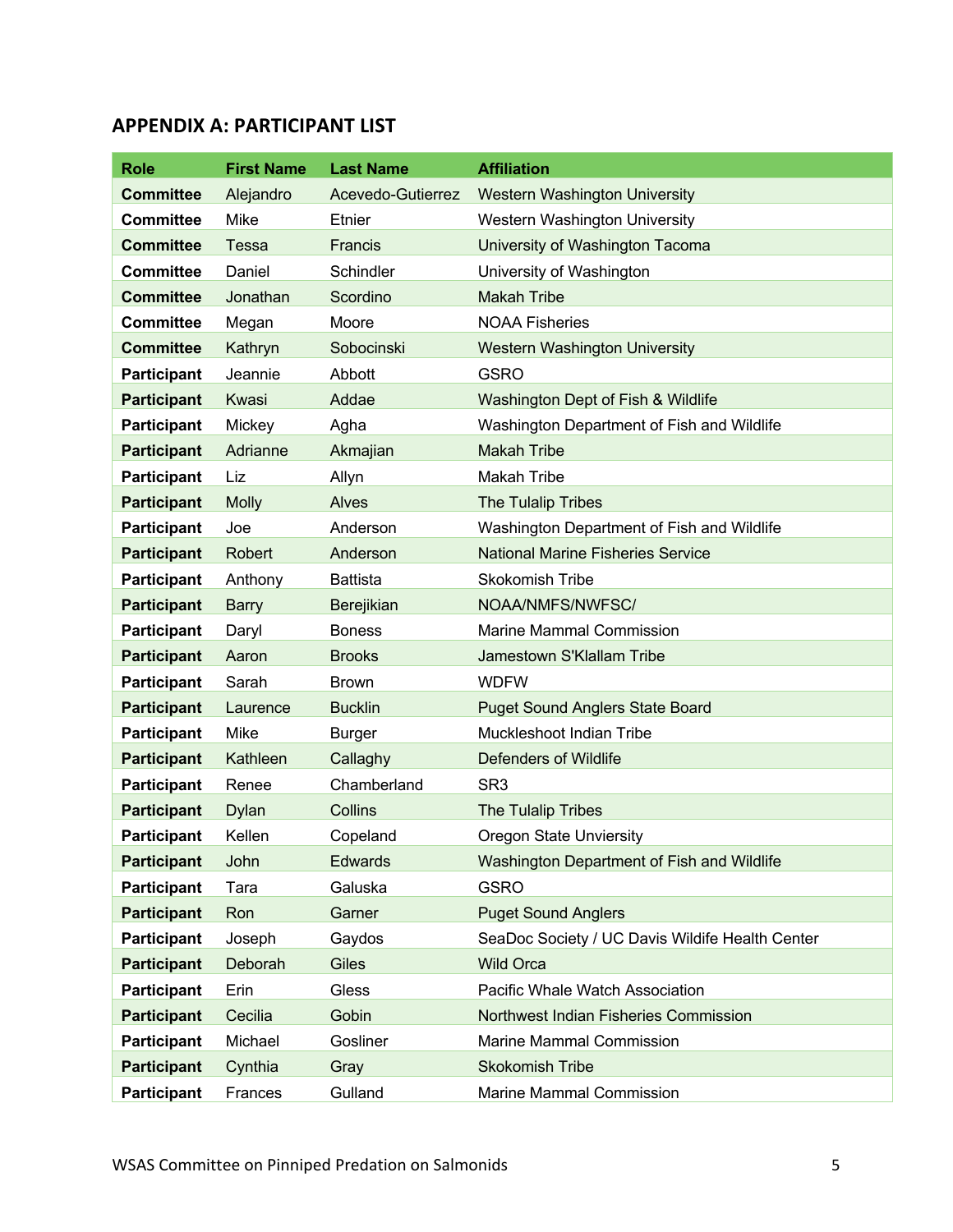| <b>Participant</b> | Lucas           | Hall           | Long Live the Kings                               |
|--------------------|-----------------|----------------|---------------------------------------------------|
| <b>Participant</b> | Robert          | Harris         | University of St Andrews                          |
| <b>Participant</b> | Dennis          | Heinemann      | <b>Marine Mammal Commission</b>                   |
| <b>Participant</b> | Diego           | Holmgren       | The Tulalip Tribes                                |
| <b>Participant</b> | Rob             | Jones          | Northwest Indian Fisheries Commission             |
| <b>Participant</b> | Katie           | Krueger        | Quileute Tribe (Natural Resources Dept.)          |
| <b>Participant</b> | Kessina         | Lee            | Washington Department of Fish and Wildlife        |
| <b>Participant</b> | Zoe             | Lewis          | Western Washington University                     |
| <b>Participant</b> | David           | Low            | <b>WDFW</b>                                       |
| <b>Participant</b> | Derek           | Marks          | <b>Tulalip Tribes</b>                             |
| <b>Participant</b> | Robert          | <b>McClure</b> | Upper Skagit Indian Tribe                         |
| <b>Participant</b> | Mike            | McHenry        | Lower Elwha Klallam Tribe                         |
| <b>Participant</b> | lain            | Mckechnie      | uvic                                              |
| <b>Participant</b> | Casey           | Mclean         | SR3 Sealife Response, Rehabilitation and Research |
| <b>Participant</b> | Jed             | <b>Moore</b>   | Nisqually Indian Tribe - Salmon Recovery Program  |
| <b>Participant</b> | Gary            | Morishima      | QMC                                               |
| <b>Participant</b> | Mary            | <b>Neil</b>    | Muckleshoot                                       |
| <b>Participant</b> | Kurt            | Nelson         | <b>Tulalip Tribes</b>                             |
| <b>Participant</b> | <b>Mark</b>     | <b>Nelson</b>  | Lummi                                             |
| <b>Participant</b> | Whitney         | Neugebauer     | <b>Whale Scout</b>                                |
| <b>Participant</b> | Kari            | Neumeyer       | <b>NWIFC</b>                                      |
| <b>Participant</b> | Nora            | Nickum         | Seattle Aquarium                                  |
| <b>Participant</b> | Peter           | <b>Olesiuk</b> | Pacific Eco-Tech Environmental Research           |
| <b>Participant</b> | Tony            | Orr            | Marine Mammal Laboratory/NOAA                     |
| <b>Participant</b> | <b>Rich</b>     | Osborne        | <b>UW Olympic Natural Resource Center</b>         |
| <b>Participant</b> | <b>Nate</b>     | Pamplin        | Washington Department of Fish and Wildlife        |
| <b>Participant</b> | Christine       | Parker-Graham  | <b>US Fish and Wildlife Service</b>               |
| <b>Participant</b> | <b>Scott</b>    | Pearson        | <b>WDFW</b>                                       |
| <b>Participant</b> | Joseph          | Peters         | <b>Squaxin Island Tribe</b>                       |
| <b>Participant</b> | James           | Powell         | SR <sub>3</sub>                                   |
| <b>Participant</b> | <b>Michelle</b> | <b>Rivard</b>  | The Marine Mammal Center                          |
| <b>Participant</b> | Gordon          | Rose           | Northwest Indian Fisheries Commission             |
| <b>Participant</b> | Naomi           | Rose           | Animal Welfare Institute                          |
| <b>Participant</b> | Michelle        | Rub            | <b>NOAA NWFSC</b>                                 |
| <b>Participant</b> | Casey           | <b>Ruff</b>    | <b>Swinomish Tribe</b>                            |
| <b>Participant</b> | Casey           | Schmidt        | Suquamish Tribe                                   |
| <b>Participant</b> | Joe             | Scordino       | retired NOAA Fisheries                            |
| Participant        | Alyssa          | Scott          | The Whale Museum                                  |
| <b>Participant</b> | Monika          | <b>Shields</b> | <b>Orca Behavior Institute</b>                    |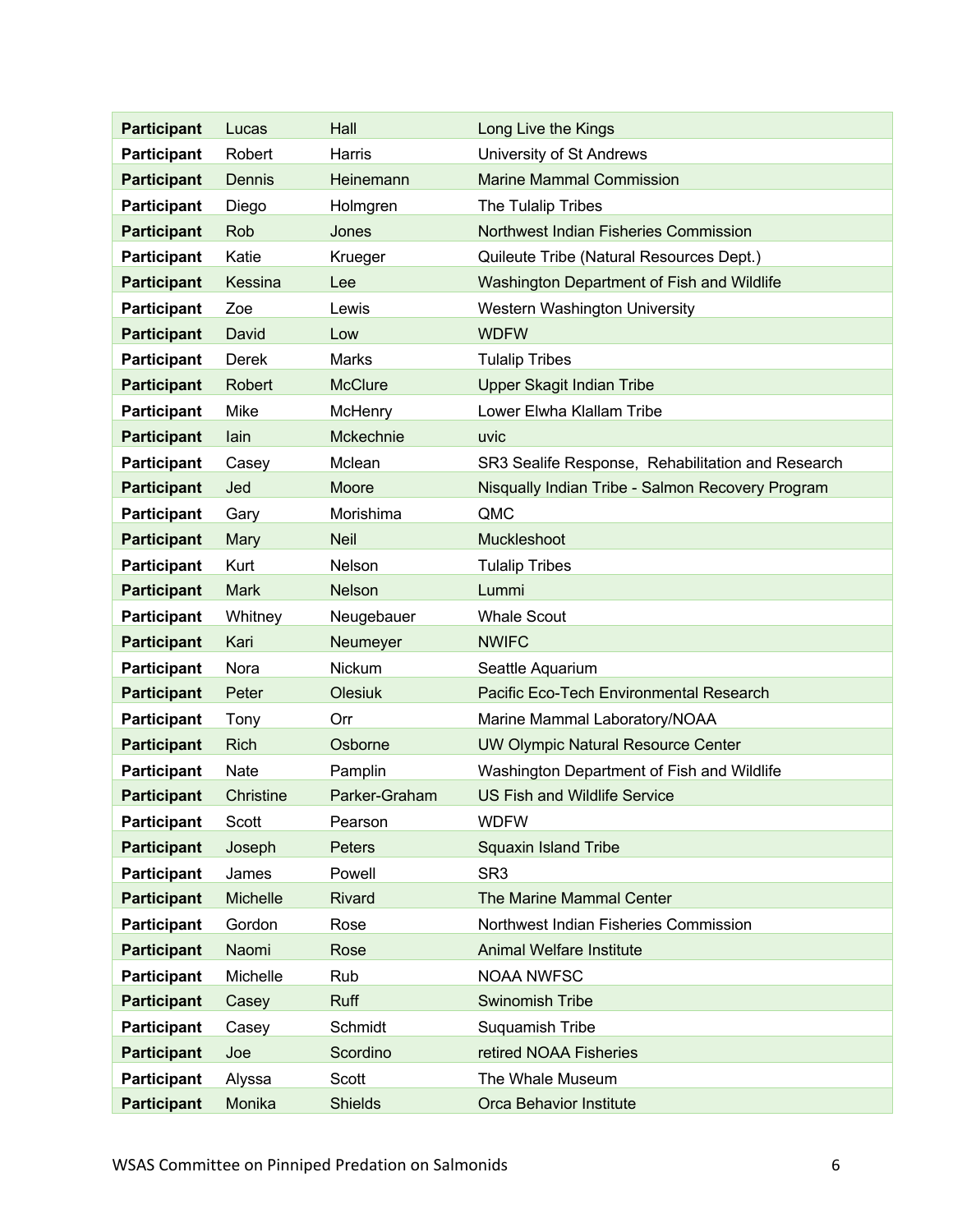| <b>Participant</b> | Craig        | Smith           | Nisqually Indian Tribe                          |
|--------------------|--------------|-----------------|-------------------------------------------------|
| <b>Participant</b> | Stephen      | St. Pierre      | Marine Mammal Alliance Nantucket Stranding Team |
| <b>Participant</b> | Kevin        | Swager          | <b>Skokomish Tribe</b>                          |
| <b>Participant</b> | Joseph       | Taylor          | <b>Simon Fraser University</b>                  |
| Participant        | Stephanie    | Thurner         | <b>NWIFC</b>                                    |
| <b>Participant</b> | Amy          | <b>Trainer</b>  | Swinomish Indian Tribal Community               |
| <b>Participant</b> | David        | Troutt          | Nisqually Indian Tribe                          |
| <b>Participant</b> | Frank        | <b>Urabeck</b>  | <b>Steelhead Trout Club of Washington</b>       |
| <b>Participant</b> | Lauren       | Urgenson        | <b>King County</b>                              |
| <b>Participant</b> | Carl         | <b>Walters</b>  | <b>UBC</b>                                      |
| <b>Participant</b> | Kenneth      | Warheit         | <b>WDFW</b>                                     |
| <b>Participant</b> | Colleen      | Weiler          | <b>Whale and Dolphin Conservation</b>           |
| <b>Participant</b> | Laurie       | Weitkamp        | <b>NOAA Fisheries/NWFSC</b>                     |
| <b>Participant</b> | Jacques      | White           | Long Live the Kings                             |
| <b>Participant</b> | Eric         | Winther         | <b>WDFW</b>                                     |
| <b>Participant</b> | Jamie        | Womble          | <b>National Park Service</b>                    |
| <b>Participant</b> | <b>Bryan</b> | Wright          | Oregon Department of Fish and Wildlife          |
| <b>Participant</b> | Mara         | Zimmerman       | <b>Coast Salmon Partnership</b>                 |
| <b>WDFW</b>        | Jessica      | Stocking        | <b>WDFW</b>                                     |
| <b>WDFW</b>        | Julie        | Watson          | <b>WDFW</b>                                     |
| <b>WSAS staff</b>  | Donna        | Gerardi Riordan | Washington State Academy of Sciences            |
| <b>WSAS staff</b>  | Liza         | Jarowey         | <b>Washington State Academy of Sciences</b>     |
| <b>WSAS staff</b>  | Amanda       | Koltz           | Washington State Academy of Sciences            |
| <b>WSAS staff</b>  | Katie        | Terra           | Washington State Academy of Sciences            |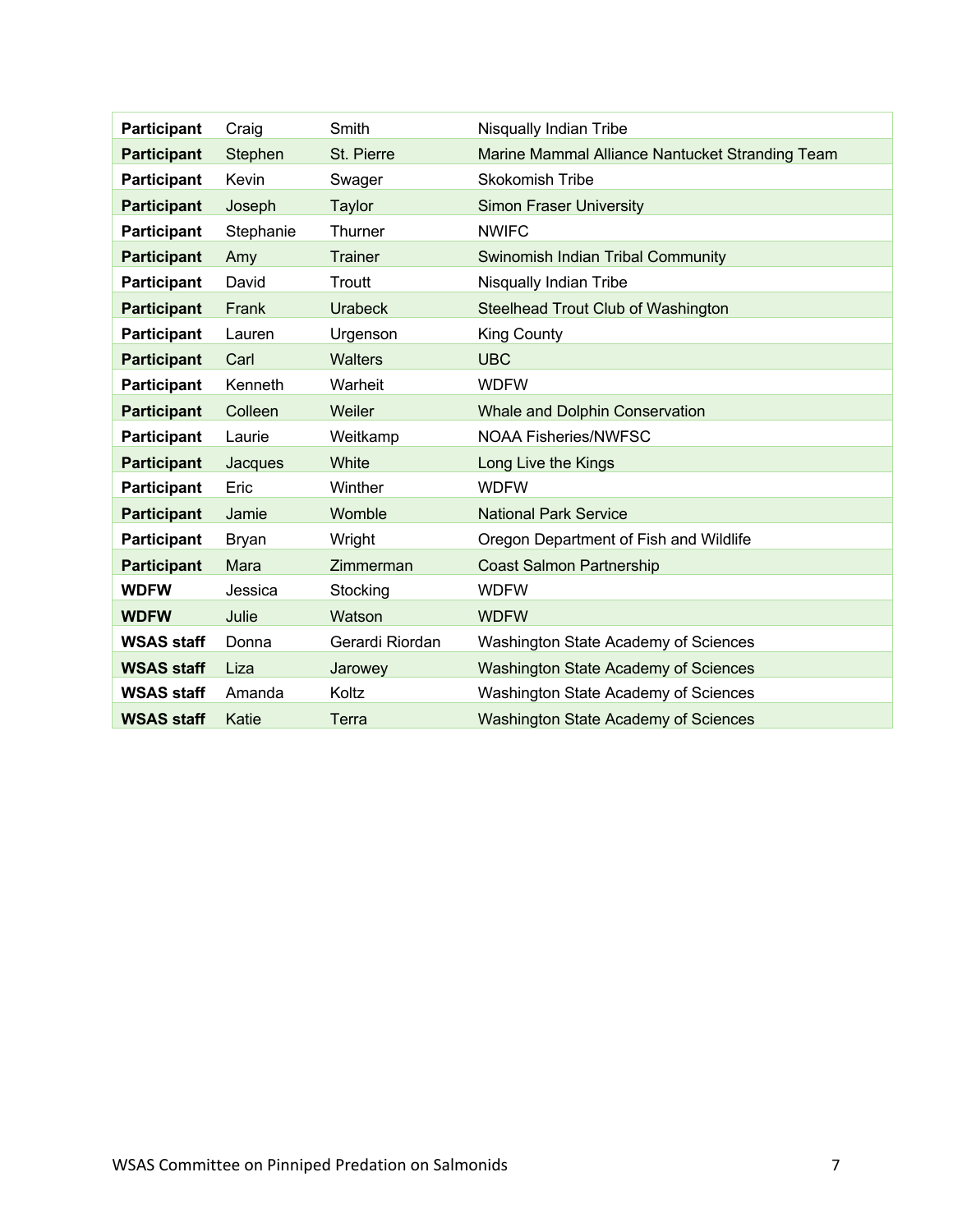#### **APPENDIX B: WORKSHOP AGENDA**

### **WASHINGTON STATE Academy of Sciences**

Science in the Service of Washington State

AGENDA – STAKEHOLDER WORKSHOP PINNIPED PREDATION ON SALMONIDS STUDY

MARCH 14, 2022 | 1:00 – 4:00 PM PT

The Washington State Academy of Sciences (WSAS) study committee on Pinniped Predation on Salmonids is hosting a virtual stakeholder workshop on **March 14, 2022, 1pm-4pm PT.** The focus of the workshop will be the science of pinniped predation on salmonids, with an emphasis on Washington's portion of the Salish Sea and Washington's outer coast.

The intent of this workshop is to provide an opportunity for stakeholders to engage with the WSAS committee and invite stakeholders to share key context, relevant research, and additional perspectives with the committee. Thus, **we welcome your public comments during the event**. The information gathered at the workshop and in writing will inform the study committee's summary of the science of pinniped predation on salmonids. More information about the committee is at: https://washacad.org/portfolio-items/pinniped-predation/

We invite you to submit written information, literature, resources, or comments for use by the committee in the following form: https://wsu.co1.qualtrics.com/jfe/form/SV\_0HgpqvQXcEjUdsW Regardless of participation in the workshop, all written comments will be shared with the committee.

1:00 pm **Opening and introduction to the project and workshop objectives;** *Daniel Schindler (Committee Chair)*

> **Overview from WDFW;** *Jessica Stocking (Marine Species Lead Biologist, WDFW Wildlife Diversity)*

**Workshop logistics;** *Amanda Koltz (WSAS)*

1:05 pm **Session 1: Factors affecting predation Moderators:** *Kathryn Sobocinski, Alejandro Acevedo-Gutierrez*

Open discussion. Points of particular interest:

- What characteristics of pinnipeds (e.g., number, age, location), salmonid populations, the natural environment, artificial structures, or anthropogenic activities promote an increased pinniped predation rate on salmonids?
- What is the best approach to determine if pinniped predation rates are either contributing to salmon population declines or preventing rebuilding populations to healthy harvestable levels?
- What are the key gaps in our understanding of pinniped predation rates on salmonids and factors affecting predation rates?